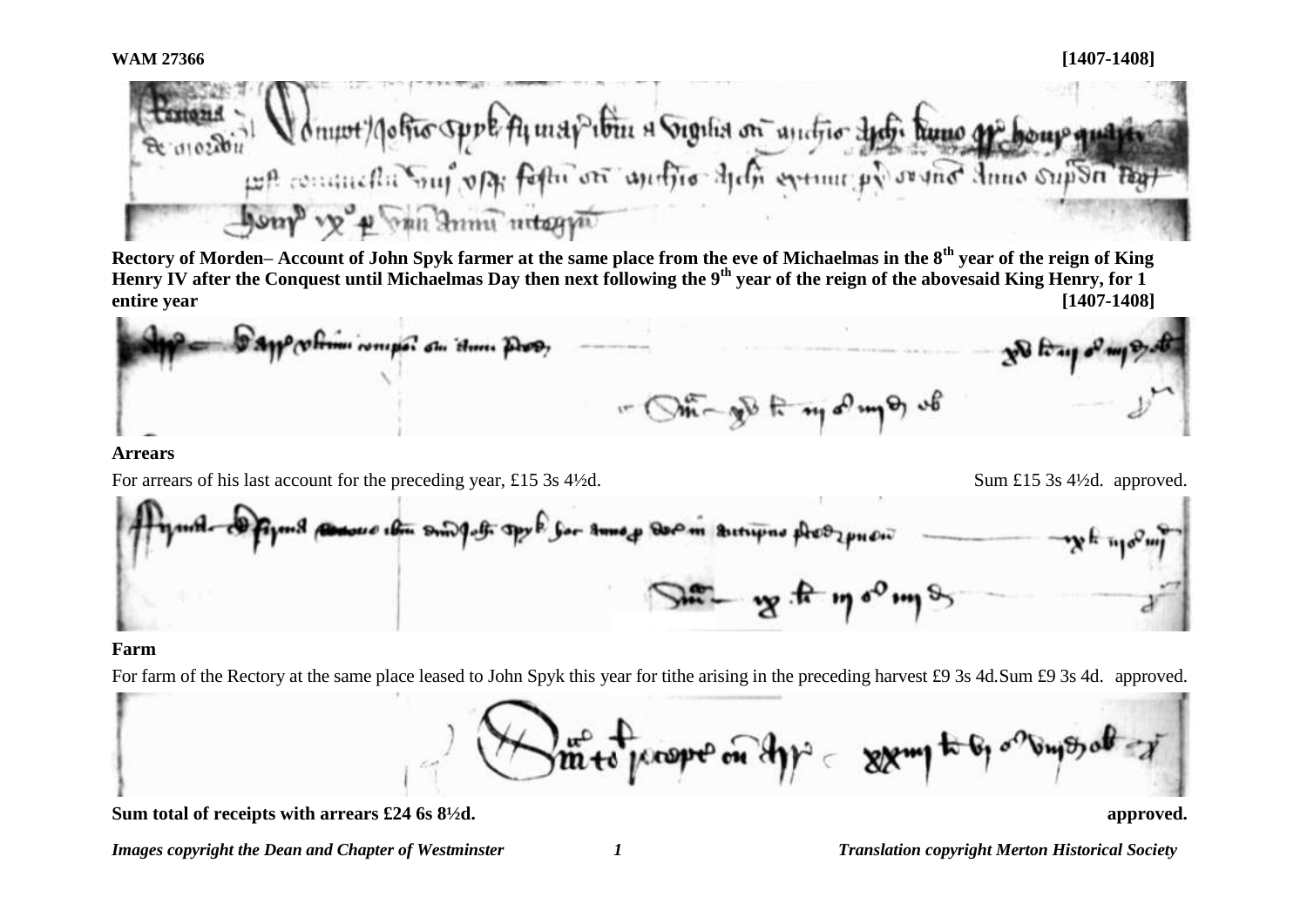$$
\int_{\mathcal{D}^{4}} \mathbb{E} \left[ \frac{1}{2} \int_{\mathcal{D}^{4}} \mathbb{E} \left[ \frac{1}{2} \int_{\mathcal{D}^{4}} \left( \frac{1}{2} \int_{\mathcal{D}^{4}} \frac{1}{2} \int_{\mathcal{D}^{4}} \frac{1}{2} \int_{\mathcal{D}^{4}} \frac{1}{2} \int_{\mathcal{D}^{4}} \frac{1}{2} \int_{\mathcal{D}^{4}} \frac{1}{2} \int_{\mathcal{D}^{4}} \frac{1}{2} \int_{\mathcal{D}^{4}} \frac{1}{2} \int_{\mathcal{D}^{4}} \frac{1}{2} \int_{\mathcal{D}^{4}} \frac{1}{2} \int_{\mathcal{D}^{4}} \frac{1}{2} \int_{\mathcal{D}^{4}} \frac{1}{2} \int_{\mathcal{D}^{4}} \frac{1}{2} \int_{\mathcal{D}^{4}} \frac{1}{2} \int_{\mathcal{D}^{4}} \frac{1}{2} \int_{\mathcal{D}^{4}} \frac{1}{2} \int_{\mathcal{D}^{4}} \frac{1}{2} \int_{\mathcal{D}^{4}} \frac{1}{2} \int_{\mathcal{D}^{4}} \frac{1}{2} \int_{\mathcal{D}^{4}} \frac{1}{2} \int_{\mathcal{D}^{4}} \frac{1}{2} \int_{\mathcal{D}^{4}} \frac{1}{2} \int_{\mathcal{D}^{4}} \frac{1}{2} \int_{\mathcal{D}^{4}} \frac{1}{2} \int_{\mathcal{D}^{4}} \frac{1}{2} \int_{\mathcal{D}^{4}} \frac{1}{2} \int_{\mathcal{D}^{4}} \frac{1}{2} \int_{\mathcal{D}^{4}} \frac{1}{2} \int_{\mathcal{D}^{4}} \frac{1}{2} \int_{\mathcal{D}^{4}} \frac{1}{2} \int_{\mathcal{D}^{4}} \frac{1}{2} \int_{\mathcal{D}^{4}} \frac{1}{2} \int_{\mathcal{D}^{4}} \frac{1}{2} \int_{\mathcal{D}^{4}} \frac{1}{2} \int_{\mathcal{D}^{4}} \frac{1}{2} \int_{\mathcal{D}^{4}} \frac{1}{2} \int_{\mathcal{D}^{4}} \frac{1}{
$$

## **Corn bought**

In 1 quarter wheat bought for pension of the Vicar 6s 8d. In 1 quarter beans bought for the same 4s. Sum 10s 8d. approved.

# **Pension paid** by warden

Paid to the Vicar at the same place for his pension granted to him by the lord Prior and convent as long as it pleases the same, by view of the warden 20s. In cloth bought for the farmer's tunic by agreement, by view of the warden 7s. Sum 27s. approved.



### **Chancel costs**

In stipend of John Gildon carpenter for 5 days making new desks in the chancel by order of the bailiff 2s 6d, taking per day 6d. Sum 2s 6d. approved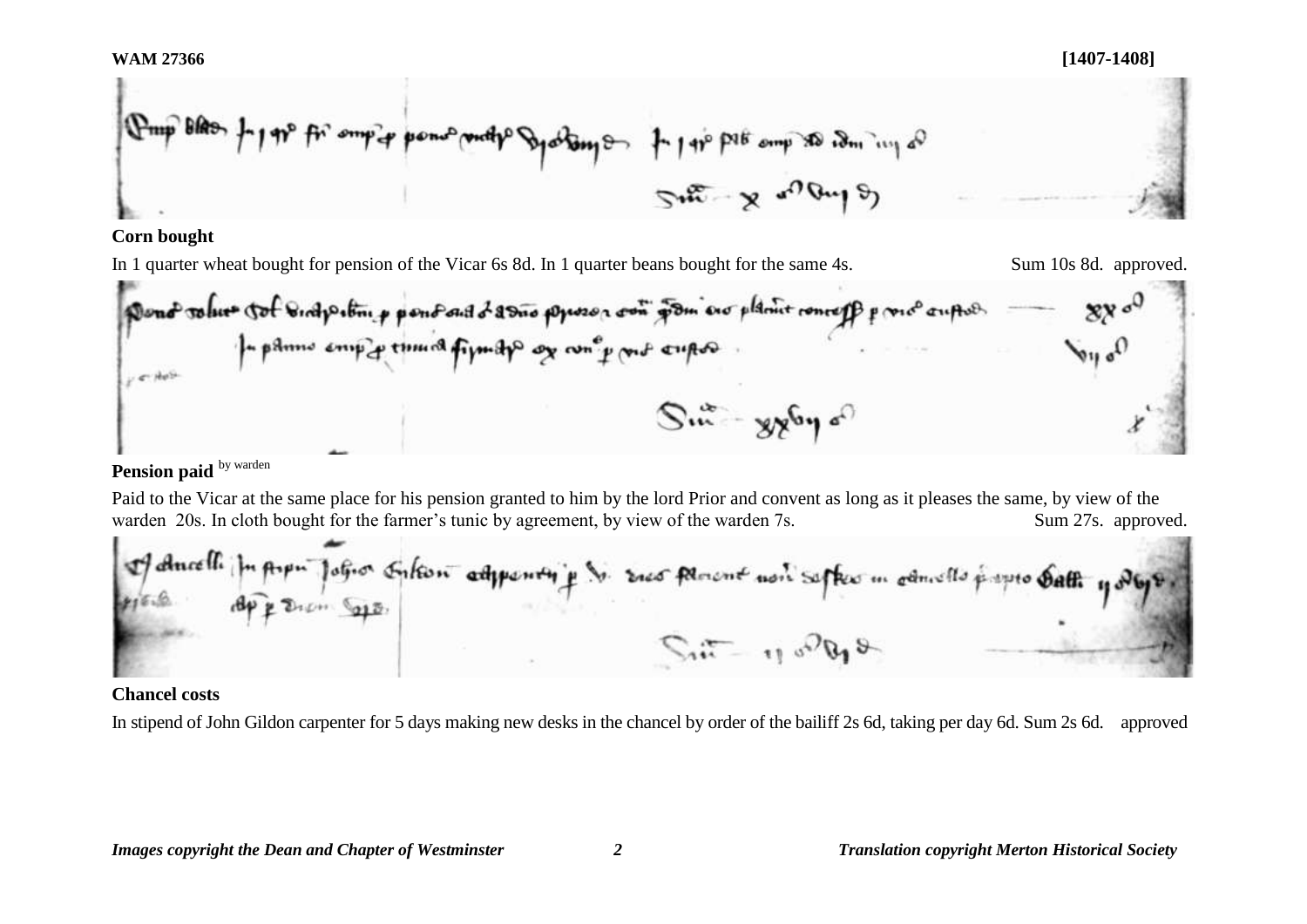#### **WAM 27366 [1407-1408]**



### **Cash Deliveries**

Delivered to brother Roger Cretton warden by 1 tally, 100s 6d. Compared Sum 100s 6d. approved

oun organ a lib by A by &  $Sic$  defines quoo hollant flip Asp exetton cuptor cup comp  $\sigma$  to the mo of of a guilty allow or by god on WHOUS  $H^3$  and  $H$ **Bak Garrent** 

**Sum of all expenses and deliveries £7 8d.** And so John Spyk farmer at the same place owes £17 6s 0½d.

Of which allowed to the same 40s which he delivered to brother Roger Cretton warden at the audit by 1 tally. And so he still owes £15 6s 0½d. Of which allowed to the same by grace of the lord Prior and the discretion of the auditors 5s 3½d. And so he owes net £15 9d. Which arrears, however, will be charged in the next account.

*Quietus* And so he is quit in respect of this.

**Value this year £7 3s 2d.**

*Images copyright the Dean and Chapter of Westminster 3 Translation copyright Merton Historical Society*